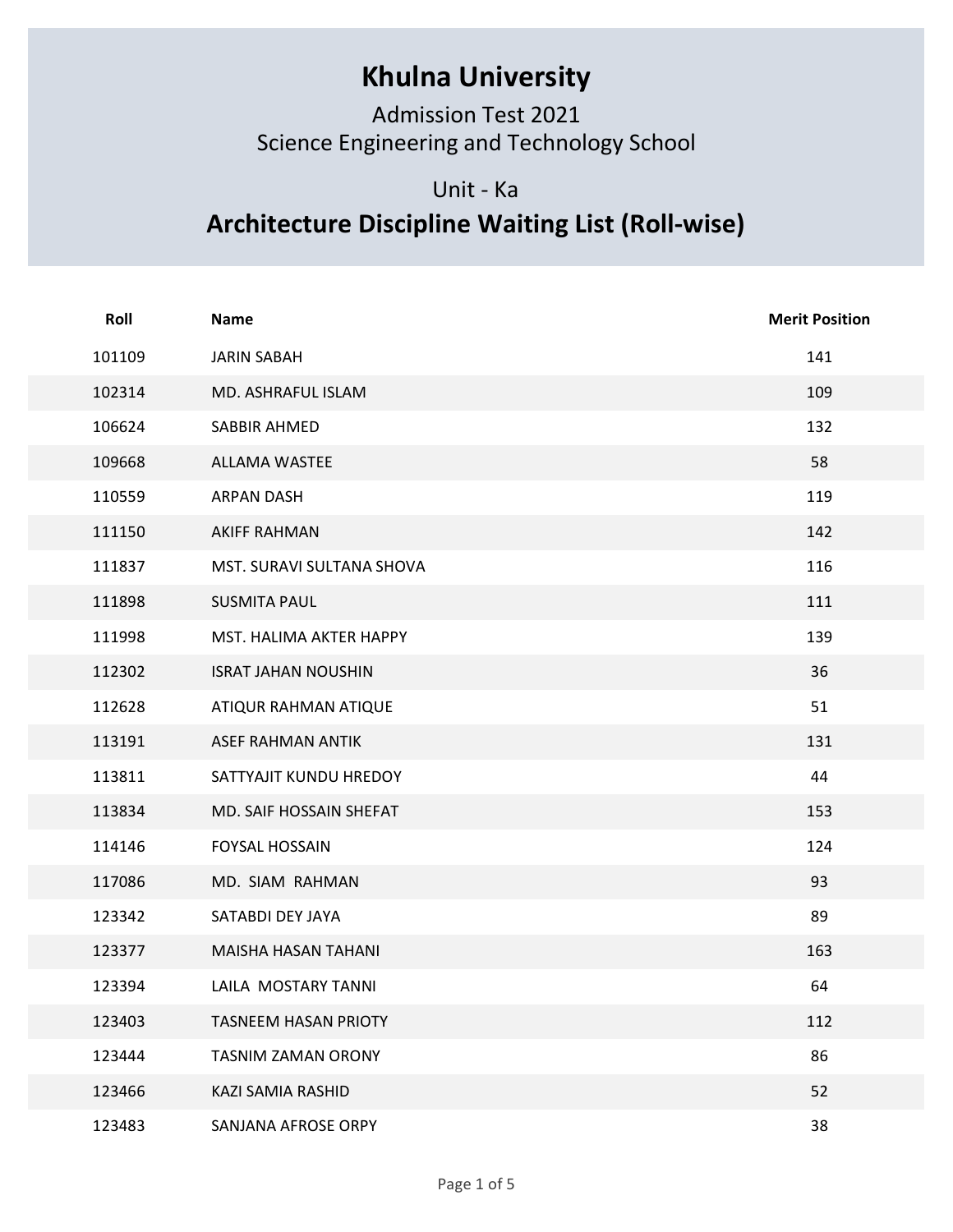| Roll   | Name                            | <b>Merit Position</b> |
|--------|---------------------------------|-----------------------|
| 123584 | MAHIA TASNIM RUBAIYA            | 80                    |
| 123604 | SRISTY HAZRA                    | 85                    |
| 123606 | JANNATI NUR FATEMA              | 121                   |
| 123625 | <b>SUMAYA RAHMAN</b>            | 137                   |
| 123627 | MAHBUBA SULTANA KANIZ           | 125                   |
| 123658 | KAZI SULTANA ARIBA              | 151                   |
| 123702 | <b>LAMIHA FAIJA</b>             | 175                   |
| 123734 | NADIATUL FERDOUS NADIA          | 81                    |
| 123749 | SAIMA AFIA ROJA                 | 162                   |
| 123764 | SADIA HOSSAIN                   | 168                   |
| 123770 | NISHA MUKHARGEE                 | 115                   |
| 123778 | TABIA TABASSUM                  | 90                    |
| 123797 | <b>NABILA HOSSAIN</b>           | 164                   |
| 124033 | <b>FARIHA KHAN</b>              | 160                   |
| 124278 | ILMA MARYUM SARAH               | 157                   |
| 124481 | <b>SANIA ZARIN</b>              | 147                   |
| 124581 | <b>GAZI EKRAMUL HAQUE RAKIB</b> | 94                    |
| 124795 | YUBRAJ BAKSHI JOY               | 156                   |
| 124863 | SABBIR HASAN NOMAN              | 56                    |
| 124900 | S.M. SAZID ISLAM SHUVO          | 79                    |
| 124907 | <b>ABHISHEK MONDAL</b>          | 66                    |
| 124927 | MD. ABU HURAIRA EZERDAR         | 95                    |
| 124995 | <b>KINGSHUK BISWAS</b>          | 152                   |
| 125022 | SADIA NIGAR                     | 84                    |
| 125040 | <b>BISHAL SAHA</b>              | 48                    |
| 125152 | S. M. RAKIBUL ALAM              | 42                    |
| 125259 | MD.RAFI SADIQUE FIME            | 87                    |
| 125280 | <b>SUDIP ROY</b>                | 169                   |
| 125392 | MD. FAIYAZ                      | 174                   |
| 125527 | <b>MONIA AKTER</b>              | 43                    |
|        | Page 2 of 5                     |                       |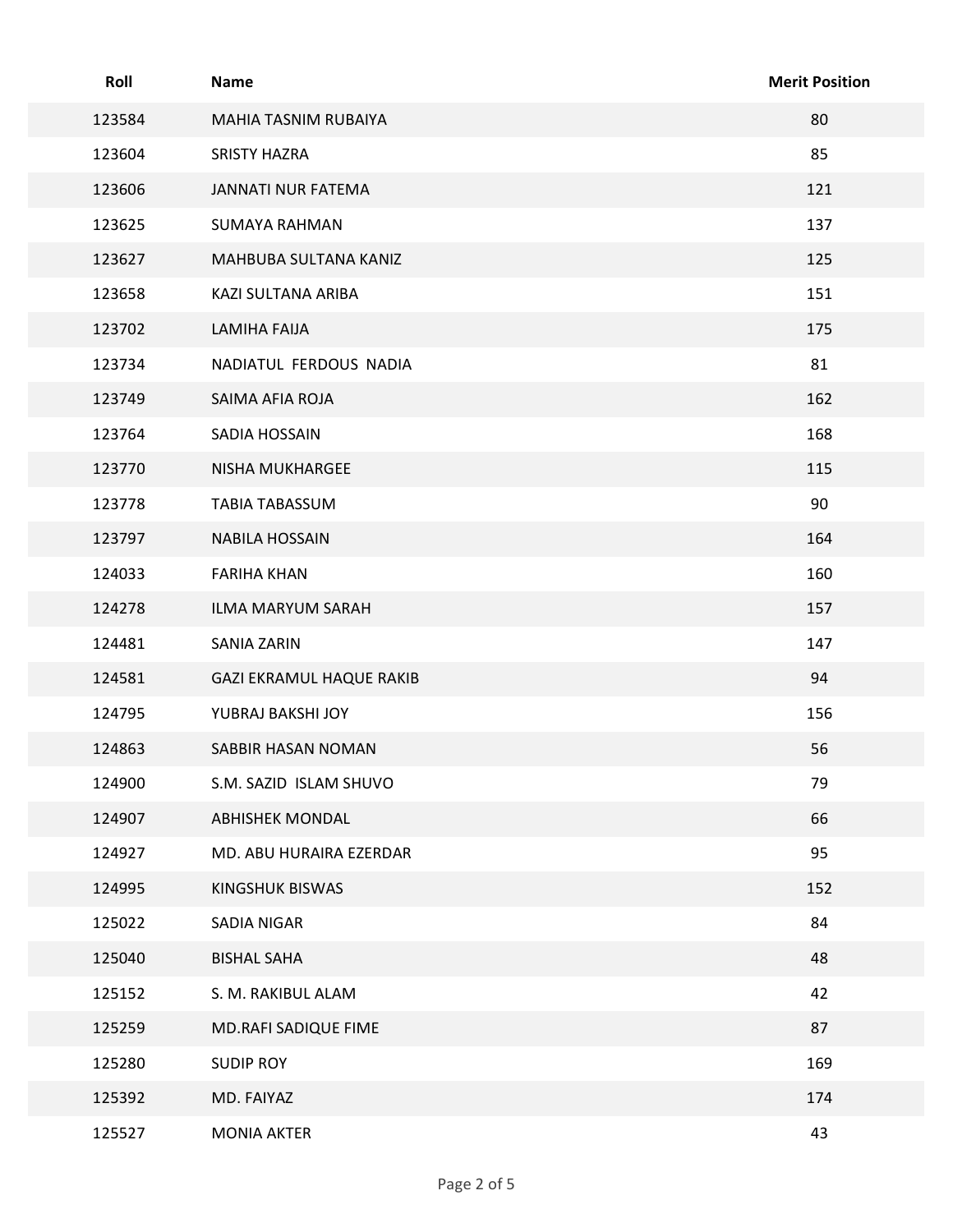| Roll   | <b>Name</b>                      | <b>Merit Position</b> |
|--------|----------------------------------|-----------------------|
| 125544 | NILOY JOTI SANA                  | 165                   |
| 125660 | MEHEDI HASSAN                    | 138                   |
| 125684 | <b>TASFIN JAMIL</b>              | 72                    |
| 125703 | KHAN FARZANA KABIR RIYA          | 114                   |
| 125778 | SK. ARSHAN ALIF                  | 136                   |
| 125855 | ABDULLAH AL ARAFAT               | 49                    |
| 126210 | JARIN AKTER SARNA                | 108                   |
| 126980 | <b>MADIN GOLDER</b>              | 96                    |
| 127302 | MD. LABIB SADAT                  | 45                    |
| 127390 | AMARTYA KUMAR PAUL               | 70                    |
| 127508 | HIMEL CHOWDHURY                  | 55                    |
| 128011 | ROMIX BAROI RUDRA                | 83                    |
| 128550 | NAYAN MOZUMDER SHANTO            | 146                   |
| 130504 | AMENA BINTE AWAL                 | 54                    |
| 130956 | <b>ISRAT JAHAN AISHE</b>         | 50                    |
| 131966 | N M YOUSUF IVN ASHRAF            | 39                    |
| 137127 | MISKAT JAHAN MARZIYA             | 91                    |
| 137672 | MD. NAFIZUR RAHMAN RIFAT         | 159                   |
| 139671 | MD. MOZAHID ISLAM                | 67                    |
| 140601 | MST. MASREKA YEASMIN PRAPTY      | 37                    |
| 143553 | MST. HUMAYRA KHATUN              | 171                   |
| 145238 | MST. TANZILLA ISLAM              | 130                   |
| 147077 | MD. TANVIR AHMED SIDDIQUE        | 107                   |
| 150542 | MD. IMRAN HOSSAIN SUNAN TALUKDER | 63                    |
| 153965 | SAMANTA RAHMAN AORIN             | 92                    |
| 153970 | SADIA TASNIM ANANNA              | 75                    |
| 154117 | ARONI SARKAR                     | 167                   |
| 156541 | AYSHA JANNAT                     | 76                    |
| 156763 | NAZIFA MUSARRAT                  | 172                   |
| 157881 | S. M. ASHFAQUE FAISAL            | 41                    |
|        | Page 3 of 5                      |                       |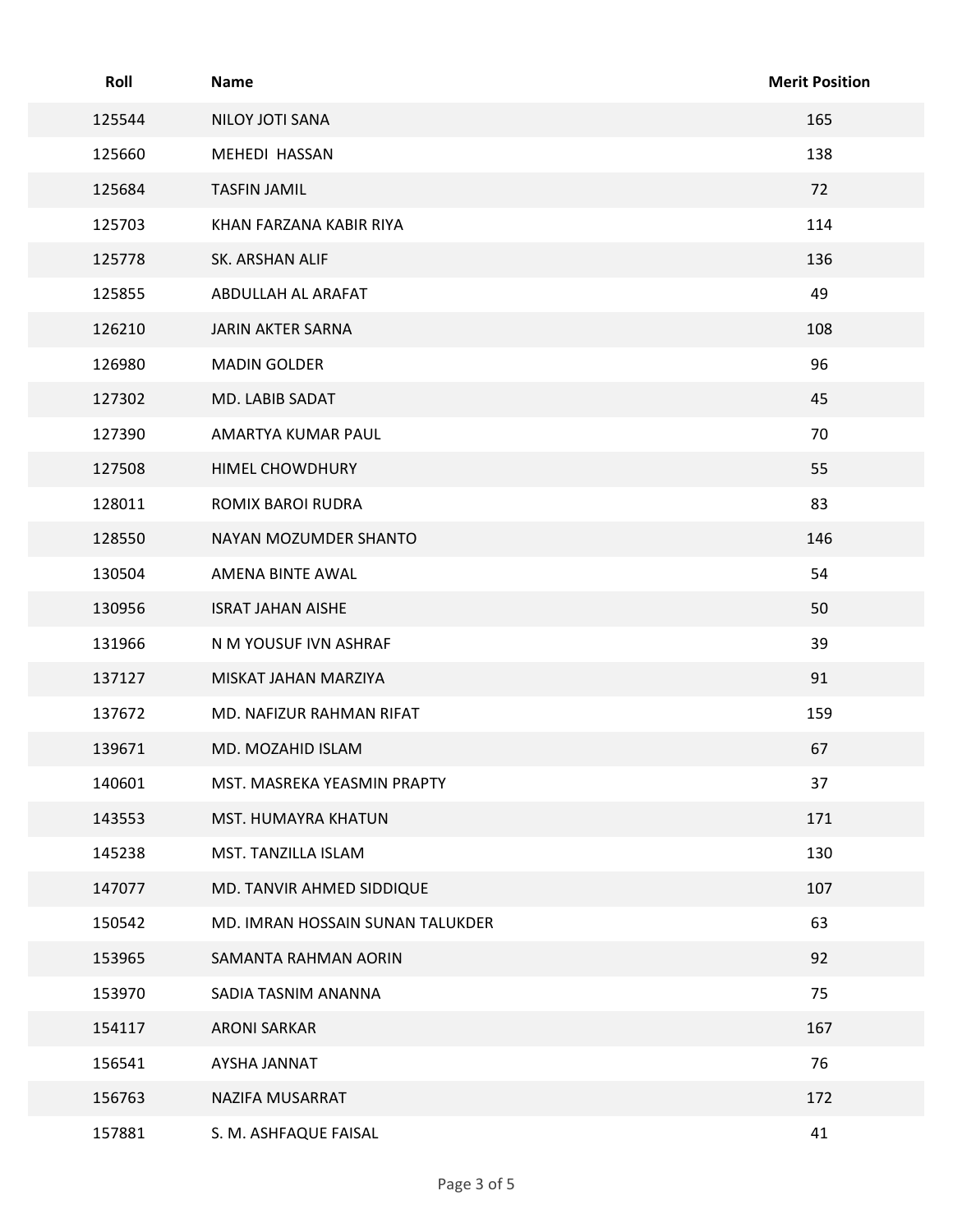| Roll   | Name                      | <b>Merit Position</b> |
|--------|---------------------------|-----------------------|
| 158234 | BIBI AYESHA               | 100                   |
| 160394 | APURBA DAS RAJ            | 117                   |
| 160602 | UTSHA DHAR                | 145                   |
| 162851 | MD. SHOAIB UL ALAM        | 140                   |
| 164016 | MALIHA MEHJABIN MAHI      | 102                   |
| 164045 | <b>FARAH TANBEER ARIN</b> | 129                   |
| 164205 | MOST. ASMAUL HOSNA RIA    | 99                    |
| 164210 | <b>ESRAT BINTE SMRITI</b> | 118                   |
| 164421 | SYEDA FAHMIDA SHARMIN     | 73                    |
| 166852 | H. M. ZUBAYER             | 62                    |
| 167125 | JANNATUL MAOWA            | 143                   |
| 167560 | <b>SUBAITA MARIA</b>      | 104                   |
| 167973 | RIFAT BIN RAJIB           | 148                   |
| 170046 | <b>FARIA ISLAM</b>        | 60                    |
| 170080 | ANINDITA HANNAN           | 46                    |
| 170175 | SUMAIA ISLAM ARPITA       | 133                   |
| 170395 | MD. IFTEKHAR ANAM         | 82                    |
| 170420 | MD. REFAT HOSEN           | 123                   |
| 170516 | SHAHED MAHAMUDUL ISLAM    | 59                    |
| 170816 | NITTA NANDO ROY           | 120                   |
| 170823 | SAJID AHAMED              | 97                    |
| 171426 | MD. FAKHRUL ISLAM JISHAN  | 144                   |
| 173636 | FAHAD BIN MAMUN           | 158                   |
| 174371 | <b>ESMAT ARA</b>          | 173                   |
| 174969 | MUSARAT JAHAN NOVA        | 101                   |
| 176009 | HASIB BIN HABIB DHRUBO    | 106                   |
| 177137 | <b>NUR HOSSAIN NAYAN</b>  | 77                    |
| 178324 | MAHPARA HOQUE WARESI      | 135                   |
| 183318 | HAFSA ZAMAN               | 161                   |
| 185526 | TASNIM TABASSUM           | 105                   |
|        | Page 4 of 5               |                       |
|        |                           |                       |